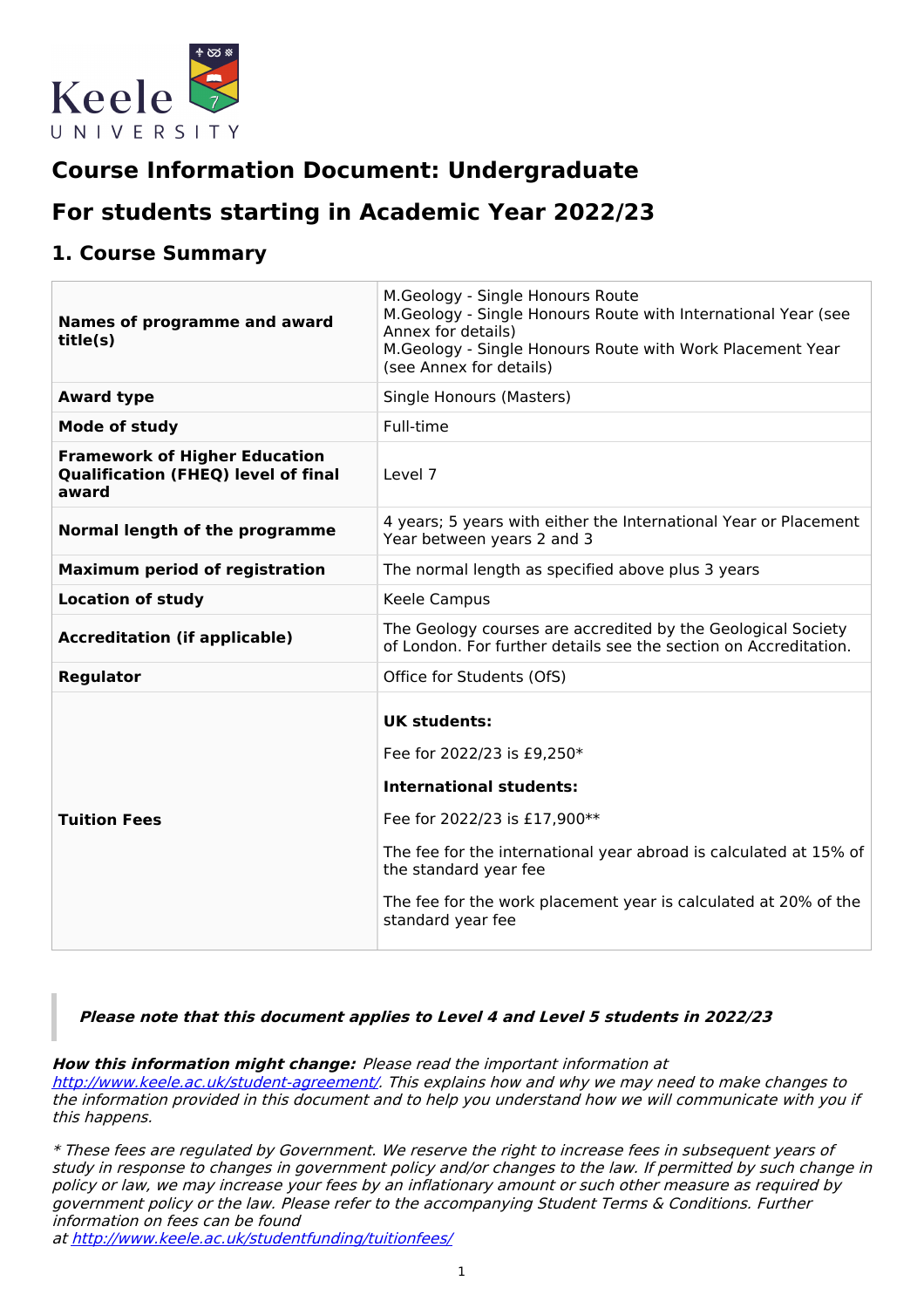\*\* We reserve the right to increase fees in subsequent years of study by an inflationary amount. Please refer to the accompanying Student Terms & Conditions for full details. Further information on fees can be found at <http://www.keele.ac.uk/studentfunding/tuitionfees/>

## **2. What is an Integrated Masters Programme?**

Integrated master's awards - which are common in science, mathematics and engineering - are delivered through a programme that combines study at the level of a bachelor's degree with honours with study at master's level. As such, a student graduates with a master's degree after a single four-year programme of study. The integrated master's programme described in this document builds upon the first two years of the Single Honours Geology by adding third and fourth years in which students study modules in Geology at an advanced level. This will result in a degree title of Master in Geology (Geology).

## **3. Overview of the Programme**

M.Geology is a four-year undergraduate Integrated Masters course primarily designed for those considering a career in Earth Science. The course aims to provide an in-depth experience of many important geoscience topics along with training in research techniques, laboratory methods, computing techniques and other transferable skills. In particular, modules studied in the third and fourth years prepare students for work in industry, commerce or academia. The M.Geology degree programme may be taken by students studying Geology with any natural sciences subject at Levels 4 & 5, or by those students taking Single Honours Geology. Discipline-specific modules at Levels 6 & 7 are complemented by research-driven modules, and enhanced subject-specific skills.

## **4. Aims of the programme**

The broad aims of the programme are to:

- enable students to specialise in geology via a four-year Integrated Masters programme to obtain a more in-depth experience of the subject, as well as gaining additional experience in independent research project work and key skills
- provide a broad-based introduction to geology at Level 4 that does not require previous knowledge of geology topics, and to utilise the material covered at Level 4 to lay the foundations for detailed study of geological concepts at Levels 5, 6 & 7
- provide an understanding of the structure and composition of the Earth and other planets
- provide an integrated approach to understanding the present and past interactions between the physical, chemical and biological processes operating in the Earth's core, mantle, crust, and surface
- provide an appreciation of the history of the Earth over geological time scales
- promote an awareness of the dual context of the subject in society, as well as providing knowledge and understanding of both the exploitation and the conservation of the Earth's resources
- provide an appreciation of the scientific fundamentals in geology and an adequate knowledge base for a career in research or industry
- provide Masters-level training in research, laboratory and computing techniques and to instil a comprehensive understanding of techniques applicable to their own research and advanced scholarship
- emphasise the development of field, laboratory, presentational, writing and information technology skills to prepare graduates for independent work in their professional careers
- provide a fully integrated fieldwork programme, including overseas field courses and a Masters level  $\bullet$ investigative- and equipment-based field course
- provide appropriate monitoring schemes and feedback for students on their progress
- provide a wide choice of subject options and all-round education

## **5. What you will learn**

The intended learning outcomes of the programme (what students should know, understand and be able to do at the end of the programme), can be described under the following headings:

- Subject knowledge and understanding
- Subject specific skills
- Intellectual skills
- Employability skills

### **Subject knowledge and understanding**

Successful students will be able to demonstrate knowledge and understanding of:

- the terminology, nomenclature and classification of rocks, minerals, fossils and geological structures
- geological processes and how they integrate to shape the natural world at different temporal and spatial scales
- the structure and composition of the Earth and other planets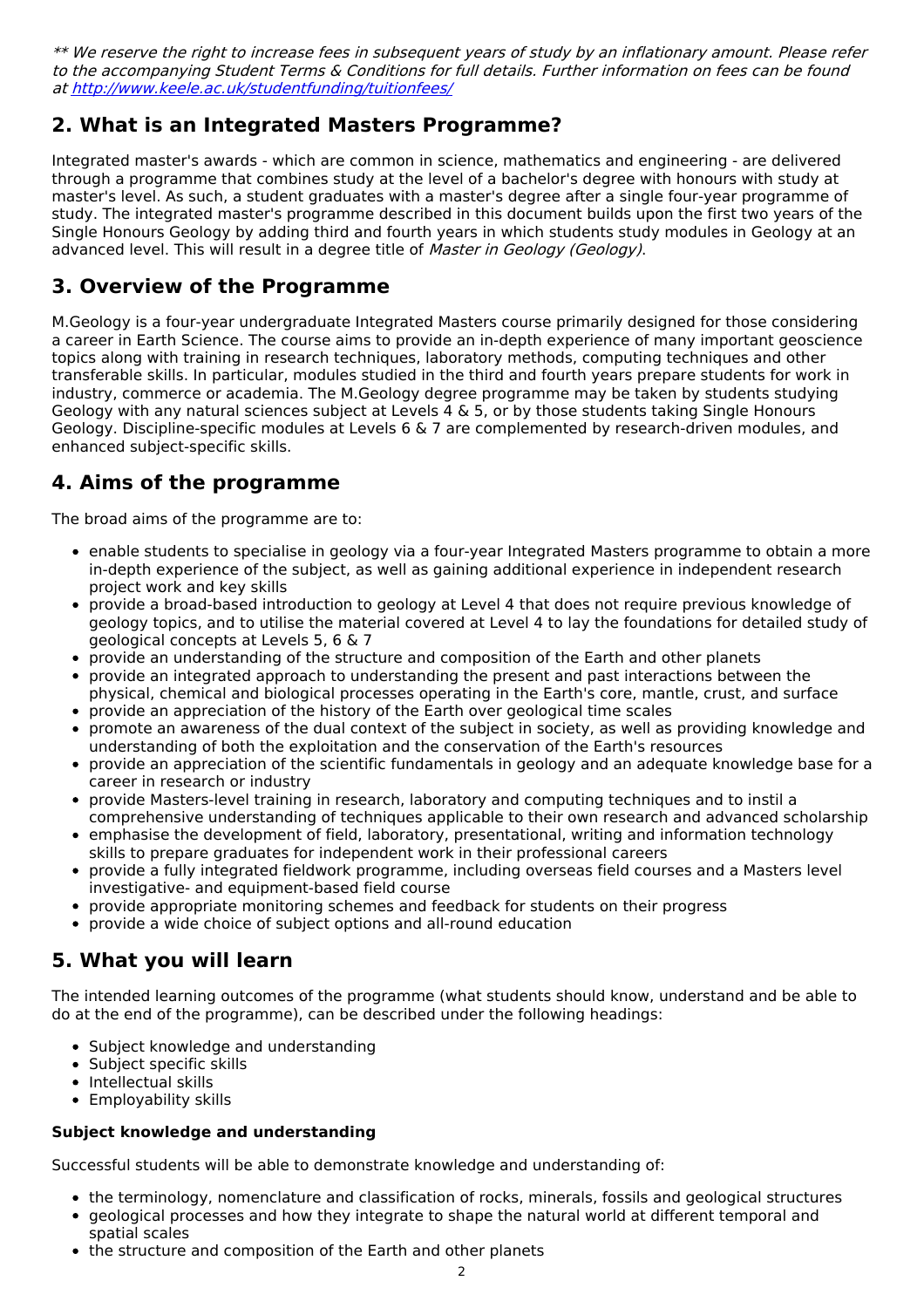- geological time, including the principles of stratigraphy, the stratigraphic column, dating techniques, rates of Earth processes and major events in Earth history
- the evolution of life on Earth as revealed by the fossil record
- major geoscience paradigms, including uniformitarianism, the extent of geological time and plate  $\bullet$ tectonics
- the need for both a multi-disciplinary and interdisciplinary approach to the development of knowledge  $\bullet$ in the geosciences
- the different components of the Earth system and how they interact to change the physical world and their impact on society
- different methods used in the observation, analysis, interpretation and representation of geological and geophysical information
- how the geology of a field study area can be used to illustrate and deepen understanding of the geological evolution of a wider region
- modern environments and processes, and use of this knowledge to interpret aspects of the geological record
- issues concerning the exploration, availability and sustainability of natural resources
- geological aspects of human impacts on the physical environment
- natural hazards and their impacts on society
- applications of geology to the development of knowledge, wealth creation and improving quality of life
- the United Nations Sustainable Development Goals and how they relate to geology

#### **Subject specific skills**

Successful students will be able to:

- identify a wide range of igneous, sedimentary and metamorphic rocks, as well as a wide range of minerals, fossils and geological structures
- implement three-dimensional analysis with particular reference to the subsurface distribution and relationships of rocks observed at the surface
- collect and record geological and geophysical information in the field, including the production and interpretation of geological maps
- plan, design and execute an independent piece of project work in the geological sciences, including acquisition and recording of geological data in the field, followed by the processing, interpretation and presentation of this data, and the production of a final report
- make safe and effective use of a range of field equipment commonly used by the geoscience profession and develop an understanding of the scope and limitations of such equipment
- undertake effective fieldwork with due regard for safety, risk assessment, rights of access, relevant health and safety regulations and sensitivity to the impact of investigations on the environment
- work safely in a scientific laboratory, with awareness of standard methods and procedures and with due regard for risk assessment and relevant health and safety regulations
- prepare effective maps and diagrams using a range of appropriate technologies
- employ a variety of technical and laboratory-based methods for the collection and analysis of geological and geophysical information
- combine and interpret different types of geological and geophysical evidence using quantitative and qualitative approaches
- appreciate the issues of sample selection, accuracy, precision and uncertainty during collection, recording and analysis of geoscience data in the field and laboratory
- use powers of observation, analysis and imagination to make decisions in the light of uncertainty

#### **Intellectual skills**

Successful students will be able to:

- recognise and use subject-specific theories, concepts and principles to make reasoned decisions and solve problems
- analyse, synthesise and summarise data and information critically, including prior research
- collect and integrate several lines of evidence to formulate and test hypotheses, and make critical judgements
- apply knowledge and understanding to address familiar and unfamiliar problems
- assess the merits of contrasting theories, explanations and policies
- recognise the moral and ethical issues of investigations and appreciate the need for professional codes of conduct
- develop an adaptable and flexible approach to study and work
- identify and work towards targets for personal, academic and career development
- take responsibility for their own learning and develop a habit of reflection upon that learning

#### **Key or transferable skills (including employability skills)**

Successful students will be able to: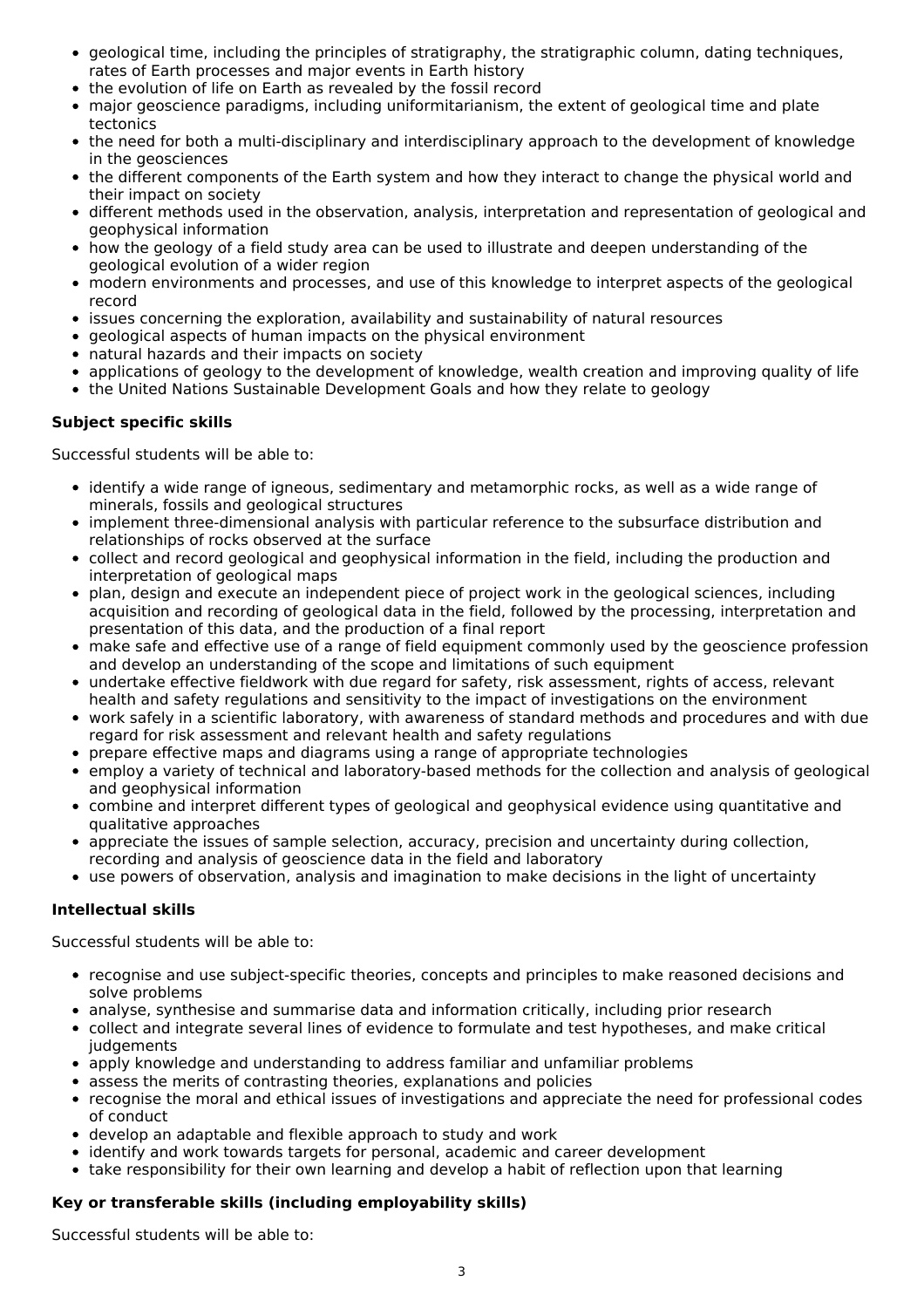- develop and sustain effective approaches to learning and study, including time management, flexibility, creativity and intellectual integrity
- communicate effectively to a variety of audiences in written, verbal and graphical forms
- work with numerical data using appropriate qualitative and quantitative techniques, as well as computer software packages
- work effectively with a variety of types of information technology to analyse and present information and data, as well as solve numerical problems
- use the internet as a means of communication and a source of information
- demonstrate competence in spatial awareness and observation
- conduct field and laboratory studies
- reference work in an appropriate manner
- work with information handling and retrieval systems using data from a wide range of sources
- work effectively both as an individual and as part of a group or team, recognising and respecting the viewpoints of others
- sustain motivation to work towards a goal over an extended period of time
- recognise responsibilities as a local, national and international citizen

### **Additional Opportunities**

Engagement with this programme will enable you to develop your intellectual, personal and professional capabilities, including independent thinking, synthesizing information, creative problem solving, communicating clearly, and appreciating the social, environmental and global implications of your studies and activities. You will be able to enrich your studies and make yourself more employable after graduation by taking advantage of the whole host of additional opportunities that we offer to help you develop your skills and experiences. For example, you could learn a second language, study abroad or volunteer in the local area. Further information is available at:

<https://www.keele.ac.uk/study/undergraduate/additionalopportunities/>

Our educational programme and learning environment is designed to help you to become a well-rounded graduate who is capable of making a positive and valued contribution in a complex and rapidly changing world, whichever spheres of life you engage in after your studies are completed.

## **6. How is the programme taught?**

Learning and teaching methods used on the programme vary according to the subject matter and level of the module. They include the following:

- Lectures
- Workshops
- Practical classes
- Field courses
- Individual progress interviews
- Directed reading
- Group presentations and linked discussion
- Independent study and project work
- Use of online learning via the Keele Learning Environment (KLE) and other platforms (e.g. MS Teams, MS Sway)

The directed reading, on-line learning materials and lecture slides available in advance on the KLE help you prepare for lectures and the practical classes reinforce concepts learned in lectures through problem solving and practical application of geological techniques. Some classes are taught in workshop format integrating both lecture and practical material. Fieldwork provides a deep, immersive learning experience that puts geological processes and their products into their four dimensional context. The independent mapping project provides the opportunity to bring together and demonstrate proficiency in all areas of geology.

Apart from these formal activities, students are also provided with regular opportunities to talk through particular areas of difficulty, and any special learning needs they may have, with their Personal Tutors or module lecturers on a one-to-one basis.

These learning and teaching methods enable students to achieve the learning outcomes of the programme in a variety of ways.

## **7. Teaching Staff**

Currently our core teaching staff members comprises of a number of Professors, Readers, Senior Lecturers, Lecturers and Research and Teaching Fellows, who between them have expertise and interests in all major areas of geology as well as complementary vocational disciplines such as computing and forensic science. In addition, members of the Geography and Environmental lecturing staff also contribute to the Geology degree programmes.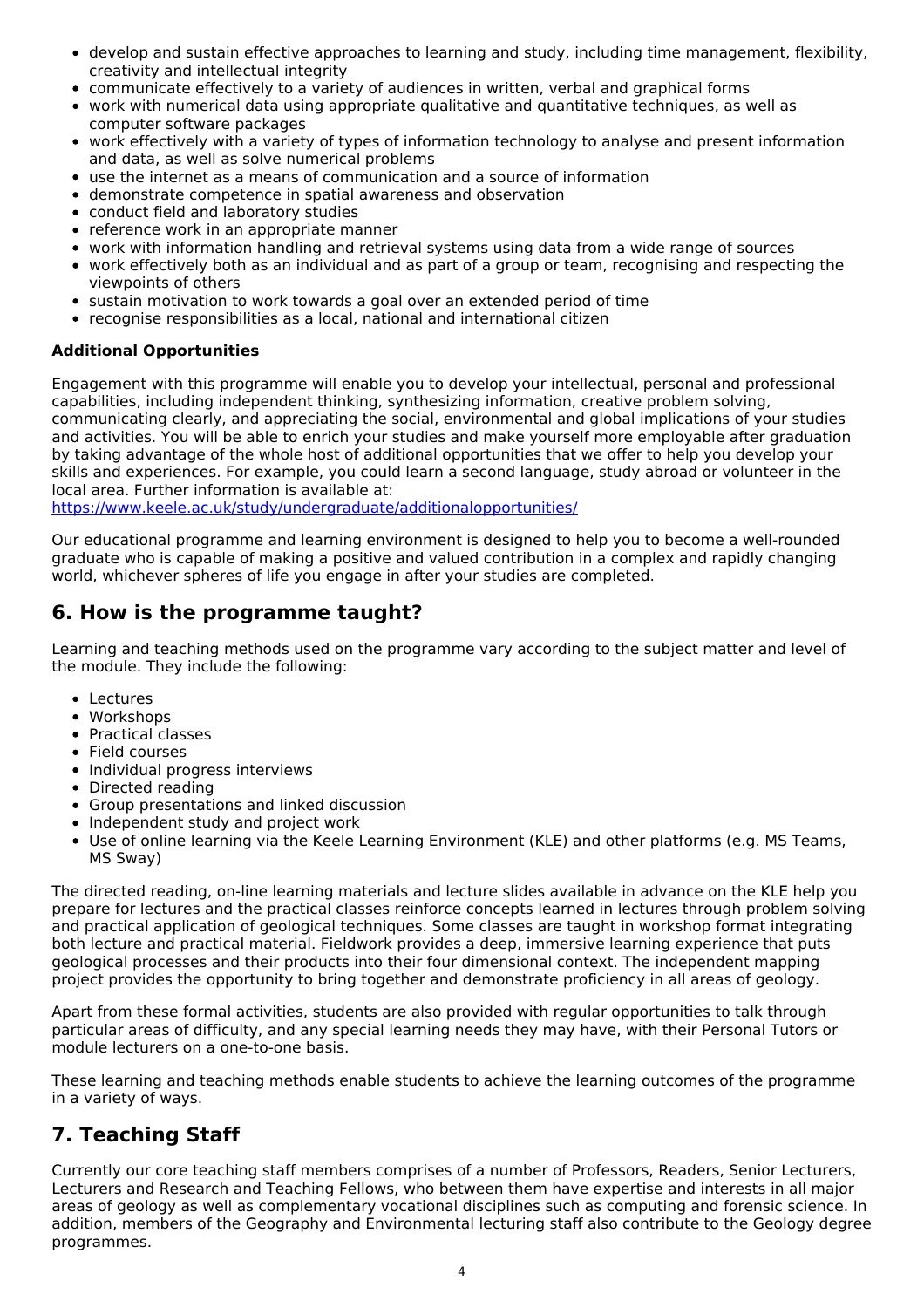All current academic members of staff are active researchers and many have a distinguished track record in publication, the generation of grant income, industrial collaboration and journal editorship. Several staff have particular interests in the development of geoscience education and/or have played an active role in the promotion of UK geoscience activities (e.g. via membership of Geological Society committees). A number of members of staff are Fellows/Senior Fellows of the Higher Education Academy (F.H.E.A.) and one has an MA in Teaching and Learning. Many have professional qualifications such as Fellow of the Geological Society (F.G.S.), Chartered Geologist (C.Geol), European Geologist (EurGeol), Fellow of the Royal Astronomical Society (F.R.A.S.), as well as others. Members of Geology staff have also won both group and individual Keele Teaching and Learning Excellence Awards.

The University will attempt to minimise changes to our core teaching teams, as delivery of the programme depends on having a sufficient number of staff with the relevant expertise to ensure that the programme is taught to the appropriate academic standard.

Staff changes, for example where key members of staff leave, fall ill or go on research leave, may result in changes to the programme's content. The University will endeavour to ensure that any impact on students is limited if such changes occur.

## **8. What is the structure of the Programme?**

The academic year runs from September to June and is divided into two semesters. The number of weeks of teaching will vary from course to course, but you can generally expect to attend scheduled teaching sessions between the end of September and mid-December, and from mid-January to the end of April. Our degree courses are organised into modules. Each module is usually a self-contained unit of study and each is usually assessed separately with the award of credits on the basis of  $1$  credit = 10 hours of student effort. An outline of the structure of the programme is provided in the tables below.

The M.Geology Integrated Masters programme is modular in structure. The programme provides a broadbased first and second year followed by more specialised third year and fourth year studies.

We assume no prior expertise in Geology, and begin with introductory modules that provide a platform from which students can develop their knowledge, understanding and skills. The first two years are an introduction in which students acquire essential academic skills and a foundation of knowledge of the underlying concepts and principles of the subject. Second year develops a critical understanding of more advanced topics and conceptual issues in the subject, and helps students to establish skills in independent research. Third year allows students to explore specialised topics of their choice at the level of the most recent scientific research, and to develop a range of advanced skills. The fourth year focuses on a masters level independent research project of your choosing, with other modules supporting this research.

There are three types of module delivered as part of your programme. They are:

- Compulsory modules a module that you are required to study on this course;
- Optional modules these allow you some limited choice of what to study from a list of modules;
- Elective modules (Global Challenge Pathways at Level 4) a choice of modules from different subject areas within the University that count towards the overall credit requirement but not the number of subject-related credits.

M. Geology is a four-year undergraduate integrated master's course. Single Honours Geology taken in Levels 4 and 5 or Combined Honours Geology is taken in Levels 4 and 5 in combination with a Natural Sciences subject. Only Geology modules are taken at Levels 6 and 7.

A summary of the total credit requirements per year is as follows, with a minimum of 90 subject credits (compulsory plus optional) required for each year.

For further information on the content of modules currently offered, including the list of elective modules, please visit: <https://www.keele.ac.uk/recordsandexams/modulecatalogue/>

| Year    | <b>Compulsory</b> | <b>Optional</b> |     | <b>Electives</b> |     |
|---------|-------------------|-----------------|-----|------------------|-----|
|         |                   | Min             | Max | Min              | Max |
| Level 4 | 105               | 0               | 15  | 0                | 15  |
| Level 5 | 105               | 0               | 0   | 15               | 15  |
| Level 6 | 45                | 60              | 75  | 0                | 15  |
| Level 7 | 75                | 45              | 45  | 0                | 0   |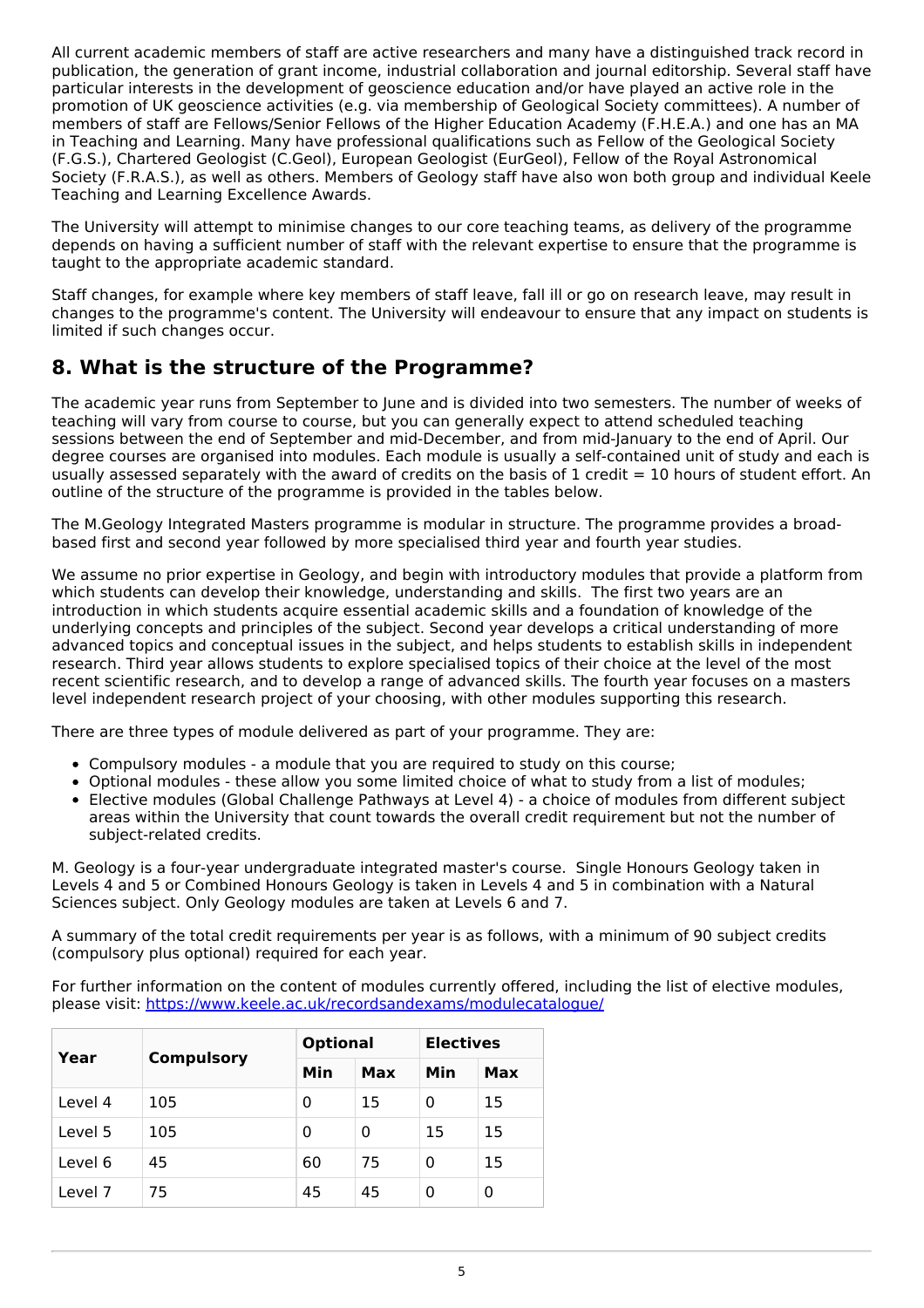## **Module Lists**

## **Level 4**

At Level 4, students take 105 credits of compulsory modules. The remaining 15 credits may either be used to take a Global Challenge Pathway or the optional module listed below.

| <b>Compulsory modules</b>                                     | <b>Module Code</b> | <b>Credits</b> | <b>Period</b> |
|---------------------------------------------------------------|--------------------|----------------|---------------|
| Minerals and Rocks                                            | ESC-10070          | 15             | Semester 1    |
| Earth Structure                                               | ESC-10074          | 15             | Semester 1    |
| Academic, Professional and Fieldwork<br><b>Skills</b>         | ESC-10068          | 15             | Semester 1-2  |
| Geoscience Data Interpretation, Analysis<br>and Visualisation | ESC-10047          | 15             | Semester 2    |
| The Earth System                                              | ESC-10048          | 15             | Semester 2    |
| Climate Change: The Scientific and<br>Societal Context        | ESC-10066          | 15             | Semester 2    |
| Stratigraphy and Palaeontology                                | ESC-10076          | 15             | Semester 2    |

| <b>Optional modules</b> | Module Code | <b>Credits</b> | <b>Period</b> |
|-------------------------|-------------|----------------|---------------|
| Science & Society       | NAT-10001   | 15             | Semester 1-2  |

### **Global Challenge Pathways (GCPs) - Level 4 (year 1) students only**

Students at Level 4 in 2022/23 have the option of taking a Global Challenge Pathway, which includes one 15 credit module in each year of the degree. Global Challenge Pathways offer students the chance to fulfil an exciting, engaging route of interdisciplinary study. Choosing a pathway, students will be presented with a global issue or 'challenge' which directly relates to societal issues, needs and debates. They will be invited to take part in academic and external facing projects which address these issues, within an interdisciplinary community of students and staff. Students completing a Global Challenge Pathway will receive recognition on their degree certificate.

| <b>Digital</b><br><b>Futures</b>                    | The Digital Futures pathway offers you the opportunity to become an active contributor to<br>current debates, cutting-edge research, and projects with external partners, addressing<br>both the exciting potential and the challenges of disruptive digital transformation across<br>all spheres of life.<br>Part of a diverse and interdisciplinary pathway community, you will engage in exciting,<br>impactful collaborative project work in innovative formats. Engaged in real-world<br>scenarios, you will use digital technology and creativity to promote inclusive, empowering,<br>and sustainable change at local and global levels.<br>Module: A digital life: challenges and opportunities (GCP-10005) |
|-----------------------------------------------------|---------------------------------------------------------------------------------------------------------------------------------------------------------------------------------------------------------------------------------------------------------------------------------------------------------------------------------------------------------------------------------------------------------------------------------------------------------------------------------------------------------------------------------------------------------------------------------------------------------------------------------------------------------------------------------------------------------------------|
| <b>Climate</b><br>Change &<br><b>Sustainability</b> | Through the Climate Change & Sustainability pathway you will develop the skills,<br>understanding and drive to become agents of change to tackle climate change and wider<br>sustainability challenges.<br>You will work with international partners to explore climate change and sustainability in<br>different international contexts; lead your own projects to drive real change in your<br>communities; and be part of educating others to help achieve a more sustainable future.<br>Module: Climate Change & Sustainable Futures: Global Perspectives (GCP-<br>10009)                                                                                                                                       |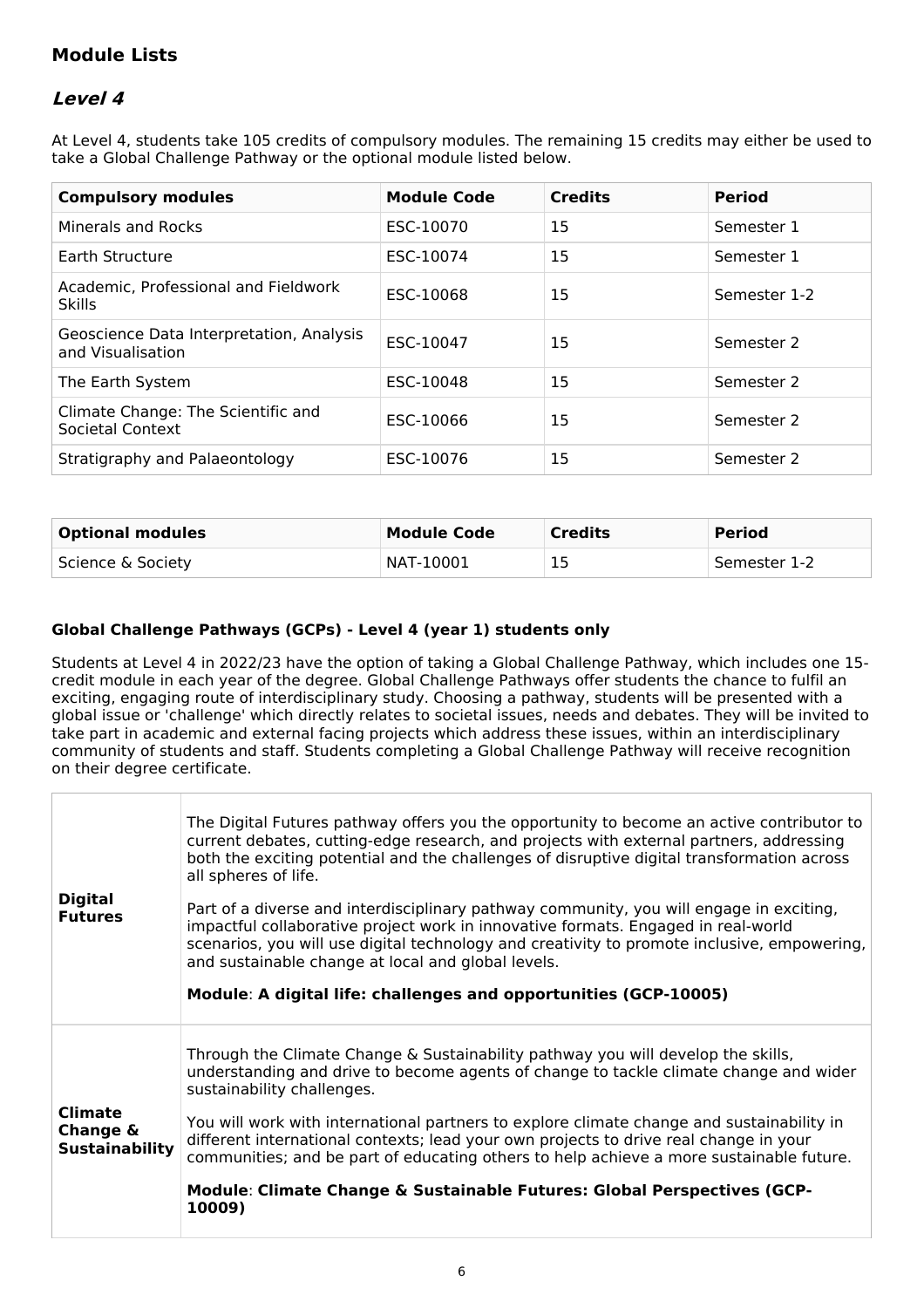| <b>Social Justice</b>                                   | Students on this pathway will embark on a reflective journey drawing upon decolonising,<br>feminist, and ethical perspectives on social justice, forging transformative outputs as<br>agents of change.<br>You will enter a dialogue with local, national, and international partners from Universities,<br>NGOs, International Human Rights Committees. You will engage with key societal<br>challenges, for example Covid 19 as a social crisis with impact on gender and racial<br>identities. The pathway will allow you to monitor and critically evaluate policies and<br>human rights treaties, and produce and disseminate digitally fluent, international and<br>sustainable project findings.<br>Module: Reflections on Social Injustices, Past and Present (GCP-10003)                                                                                                                                                                                                                                                                                                                              |
|---------------------------------------------------------|----------------------------------------------------------------------------------------------------------------------------------------------------------------------------------------------------------------------------------------------------------------------------------------------------------------------------------------------------------------------------------------------------------------------------------------------------------------------------------------------------------------------------------------------------------------------------------------------------------------------------------------------------------------------------------------------------------------------------------------------------------------------------------------------------------------------------------------------------------------------------------------------------------------------------------------------------------------------------------------------------------------------------------------------------------------------------------------------------------------|
| <b>Enterprise &amp;</b><br>the Future of<br>Work        | If we are to achieve the promise of Sustainable Development Goals, solve the climate<br>crisis and take advantage of the changes that the digital revolution provide, we need to<br>understand the power of enterprise and prepare for future contexts of work, creativity and<br>disruption.<br>Supporting you to be part of future-facing solutions, this pathway will give you the ability<br>to make judgements on the utilisation of resources, labour and capital. It will support you<br>in developing creative, original thinking, allowing you to collaborate on projects that<br>persuade and effect change, setting you up to thrive in future environments of work and<br>innovation.<br>Module: Enterprise and the Future of Work 1 (GCP-10007)                                                                                                                                                                                                                                                                                                                                                   |
| <b>Global Health</b><br><b>Challenges</b>               | By taking the global health challenge pathway you will develop solutions to improve the<br>health and quality of life for particular people and communities, engaging with these<br>groups to co-design interventions.<br>This pathway will provide you with skills that go beyond a focus on health and will allow<br>you to develop your ability to work in a team and lead change in society. The knowledge,<br>skills and work experience will complement your core degree and enhance your career<br>opportunities and graduate aspirations.<br>Module: Key concepts and challenges in global health (GCP-10001)                                                                                                                                                                                                                                                                                                                                                                                                                                                                                          |
| Languages &<br><b>Intercultural</b><br><b>Awareness</b> | By choosing modules from this pathway, will develop a practical knowledge of a specific<br>language, allowing you to graduate with an enhanced degree title, or develop skills to<br>teach English as a Foreign Language. You will meet and communicate with speakers<br>different linguistic and cultural communities, ranging from students at partner universities<br>in Japan and China, to refugees in Hanley, and develop an understanding of how<br>languages and cultures interact.<br>This pathway explores the power of language as a force both for breaking down and<br>building cultural and political barriers - words can be weapons as well as bridges. You will<br>examine how language is used, examine linguistic choices and how these impact on<br>intercultural understanding. Throughout the pathway we also examine the practice of<br>communication across cultural contexts, exploring cultural differences such as the<br>language of ethnicity and gender.<br>Modules: you will be able to select from either a Modern Language of your<br>choice OR Certificate in TESOL Level 1. |

**Level 5**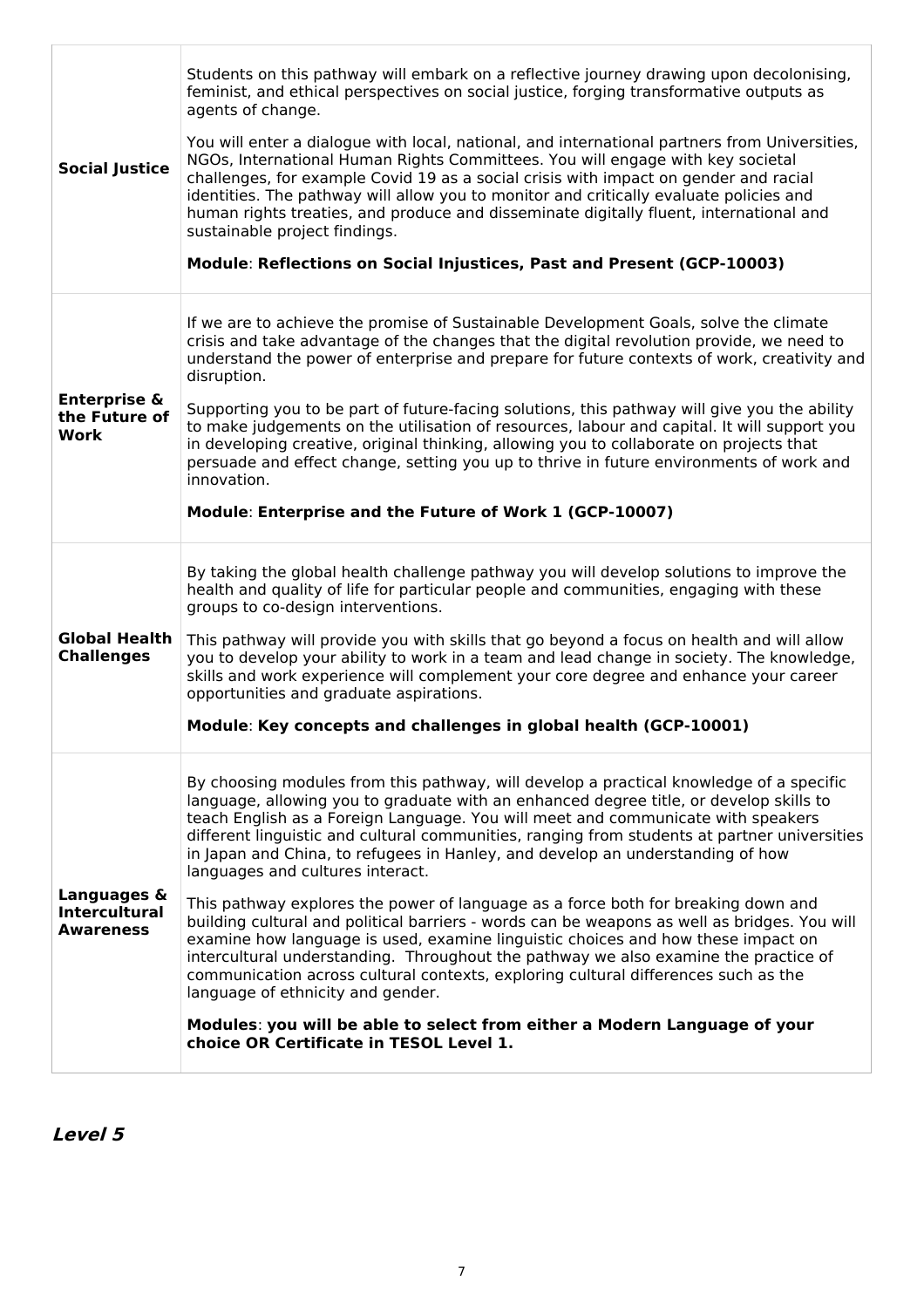| <b>Compulsory modules</b>                              | <b>Module Code</b> | <b>Credits</b> | <b>Period</b> |
|--------------------------------------------------------|--------------------|----------------|---------------|
| Igneous and Metamorphic Petrology                      | ESC-20001          | 15             | Semester 1    |
| Palaeoclimatology and Quaternary<br><b>Studies</b>     | ESC-20036          | 15             | Semester 1    |
| Employability Training: Engaging with the<br>Workplace | ESC-20092          | 15             | Semester 1-2  |
| <b>Field Skills</b>                                    | ESC-20104          | 15             | Semester 1-2  |
| <b>Reconstructing Past Environments</b>                | ESC-20002          | 15             | Semester 2    |
| Geoscience and Society                                 | ESC-20037          | 15             | Semester 2    |
| Geochemistry                                           | ESC-20064          | 15             | Semester 2    |

### **Work Placement Year**

Students taking the 4-year with 'Work Placement Year' undertake their work placement between Year-2 and Year-3 of their degree programme. During the work placement year, students undertake a work placement (minimum 30 weeks full time (1,050 hours) or equivalent) with a geologically-focussed company or organisation. Students take the year-long, non-credit bearing module.

### **Level 6**

| <b>Compulsory modules</b>                             | <b>Module Code</b> | <b>Credits</b> | <b>Period</b> |
|-------------------------------------------------------|--------------------|----------------|---------------|
| <b>Economic Geology</b>                               | ESC-30028          | 15             | Semester 1    |
| Geoscience: Independent Field Project -<br><b>ISP</b> | ESC-30032          | 30             | Semester 1-2  |

| <b>Optional modules</b>                                   | <b>Module Code</b> | <b>Credits</b> | <b>Period</b> |
|-----------------------------------------------------------|--------------------|----------------|---------------|
| <b>Glaciers and Glacial Geomorphology</b>                 | ESC-30006          | 15             | Semester 1    |
| Natural Hazards                                           | ESC-30009          | 15             | Semester 1    |
| Global Environmental Change                               | ESC-30018          | 15             | Semester 1    |
| <b>Volcanic and Magmatic Processes</b>                    | ESC-30033          | 15             | Semester 1    |
| Reservoir Geology and Geophysics                          | ESC-30082          | 15             | Semester 1    |
| <b>Structure and Geodynamics</b>                          | ESC-30008          | 15             | Semester 2    |
| <b>Hydrological and Engineering Geology</b>               | ESC-30022          | 15             | Semester 2    |
| Micropalaeontology: Principles and<br><b>Applications</b> | ESC-30025          | 15             | Semester 2    |
| <b>Coastal Environments</b>                               | ESC-30027          | 15             | Semester 2    |
| Advanced Petrology and Structural<br>Geology Field Course | ESC-30030          | 15             | Semester 2    |
| Advanced Topics in Sedimentology                          | ESC-30034          | 15             | Semester 2    |
| <b>Geological Communication Skills</b>                    | ESC-30038          | 15             | Semester 2    |
| The Science of Soil                                       | ESC-30058          | 15             | Semester 2    |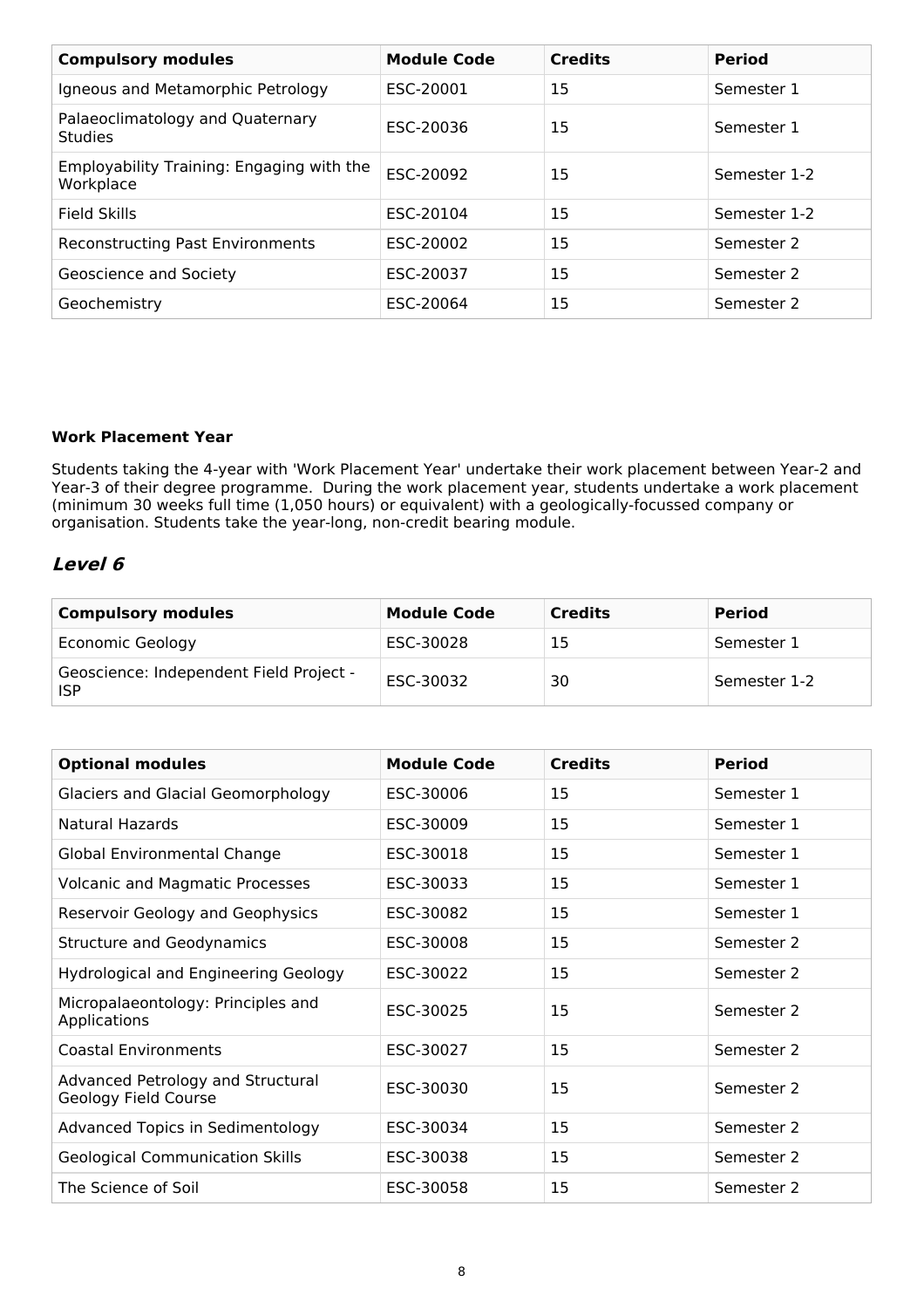### **Level 6 Module Rules**

- 1. Select a field course module, either ESC-30030 or ESC-30033
- 2. Optional modules: two modules in semester 1 and two modules in semester (total of four modules). One of the semester 1 option modules can be replaced by an elective module.
- 3. ESC-30006, ESC-30018 and ESC-30027: no more than two Physical Geography modules can be taken across levels 6 and 7 and some module combinations may be prohibited due to timetable constraints.

## **Level 7**

| <b>Compulsory modules</b>        | <b>Module Code</b> | <b>Credits</b> | <b>Period</b> |
|----------------------------------|--------------------|----------------|---------------|
| Literature Synthesis             | ESC-40003          | 15             | Semester 1    |
| Research Project                 | ESC-40004          | 15             | Semester 1-2  |
| Research in Context              | ESC-40005          | 15             | Semester 1-2  |
| Research Report                  | ESC-40006          | 15             | Semester 1-2  |
| Spatial Geoscience Data Analysis | ESC-40007          | 15             | Semester 1-2  |

| <b>Optional modules</b>                                     | <b>Module Code</b> | <b>Credits</b> | <b>Period</b> |
|-------------------------------------------------------------|--------------------|----------------|---------------|
| MGeoscience: Natural Hazards                                | ESC-40015          | 15             | Semester 1    |
| MGeoscience: Glaciers and Glacial<br>Geomorphology          | ESC-40017          | 15             | Semester 1    |
| MGeoscience: Global Environmental<br>Change                 | ESC-40018          | 15             | Semester 1    |
| MGeoscience: Economic Geology                               | ESC-40026          | 15             | Semester 1    |
| Reservoir Geology and Geophysics<br>(Masters)               | ESC-40073          | 15             | Semester 1    |
| MGeoscience: Hydrological and<br><b>Engineering Geology</b> | ESC-40020          | 15             | Semester 2    |
| MGeoscience: Micropalaeontology: Princp<br>and Apps         | ESC-40023          | 15             | Semester 2    |
| MGeoscience: Structure and<br>Geodynamics                   | ESC-40024          | 15             | Semester 2    |
| <b>MGeoscience: Coastal Environments</b>                    | ESC-40040          | 15             | Semester 2    |

#### **Level 7 Module Rules**

- 1. Select one option module in semester 1 and two in semester 2 (i.e. total of three modules).
- 2. Students cannot take a level 7 option module if they have already taken the level 6 equivalent.
- 3. ESC-40017, ESC-40018 and ESC-40020: no more than two Physical Geography modules can be taken across levels 6 and 7 and some module combinations may be prohibited due to timetable constraints.

## **9. Final and intermediate awards**

Credits required for each level of academic award are as follows: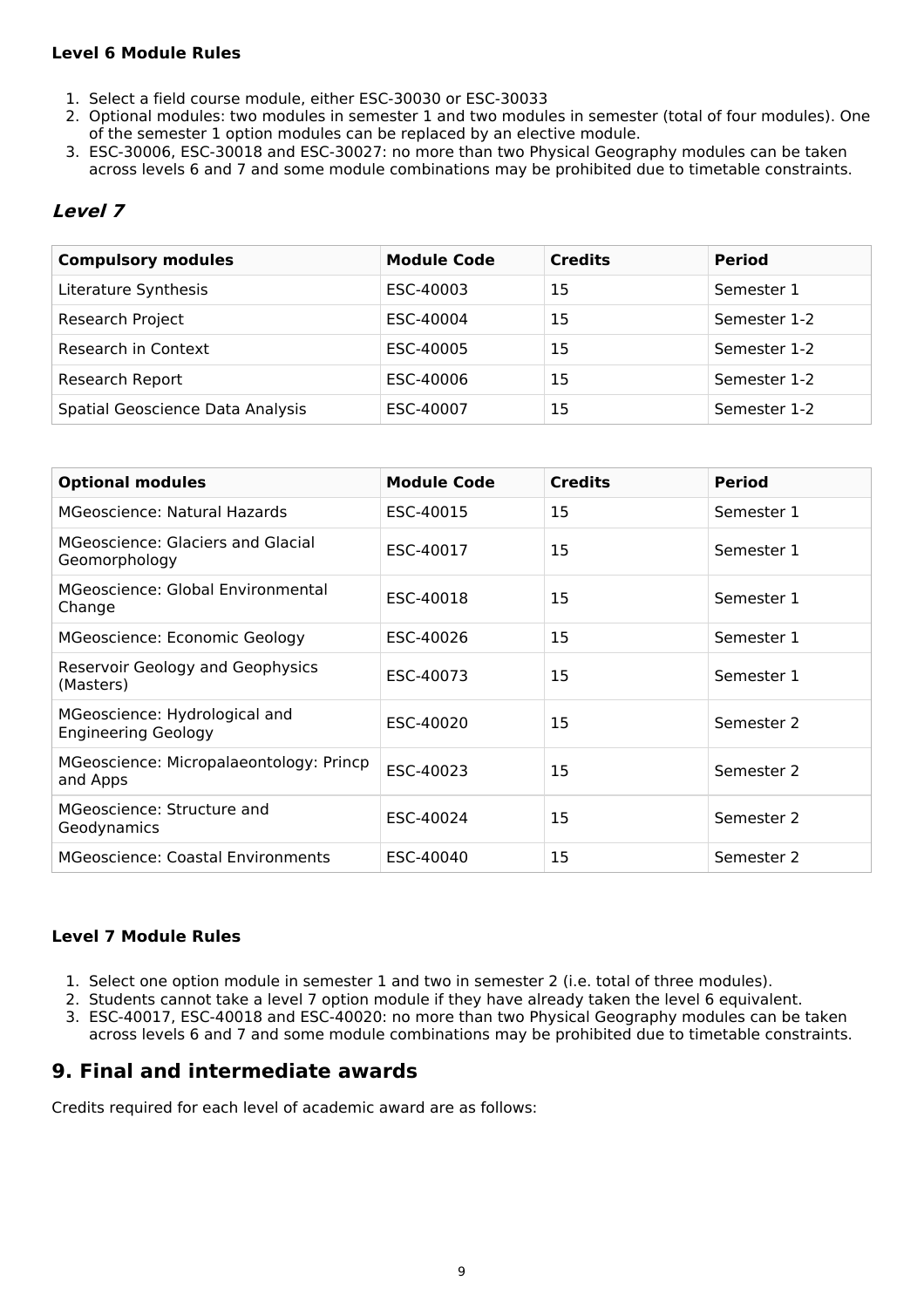| <b>Integrated</b><br>Master's<br><b>Degree</b>      | 480<br>credits | You will require at least 120 credits at levels 4, 5, 6 and 7                                                                                                                                                                                                                   |
|-----------------------------------------------------|----------------|---------------------------------------------------------------------------------------------------------------------------------------------------------------------------------------------------------------------------------------------------------------------------------|
| <b>Honours</b><br><b>Degree</b>                     | 360<br>credits | You will require at least 120 credits at levels 4, 5 and 6.<br>You must accumulate at least 270 credits in Geology (out of 360 credits overall),<br>with at least 90 credits in each of the three years of study, to graduate with a<br>named single honours degree in Geology. |
| Diploma in<br><b>Higher</b><br><b>Education</b>     | 240<br>credits | You will require at least 120 credits at level 4 or higher and at least 120 credits at<br>level 5 or higher                                                                                                                                                                     |
| <b>Certificate</b><br>in Higher<br><b>Education</b> | 120<br>credits | You will require at least 120 credits at level 4 or higher                                                                                                                                                                                                                      |

**M.Geology with International Year:** in addition to the above students must pass a module covering the international year in order to graduate with a named degree in M.Geology with International Year. Students who do not complete, or fail the international year, will be transferred to the four-year Geology programme.

**M.Geology with Work Placement Year:** in addition to the above students must pass a non-credit bearing module covering the placement year in order to graduate with a named degree in M.Geology with Work Placement Year. Students who do not complete, or fail the placement year, will be transferred to the fouryear Geology programme.

## **10. How is the Programme Assessed?**

The wide variety of assessment methods used on this programme at Keele reflects the broad range of knowledge and skills that are developed as you progress through the degree programme. Teaching staff pay particular attention to specifying clear assessment criteria and providing timely, regular and constructive feedback that helps to clarify things you did not understand and helps you to improve your performance. The following list is representative of the variety of assessment methods used on your programme:

- **Technical reports** allow you to demonstrate your ability to articulate ideas clearly and concisely in a format used in the geological industry. Technical reports also develop and demonstrate research and presentation skills (including appropriate scholarly referencing)
- **Laboratory reports** structured proformas and full laboratory reports are formal summaries of work carried out in the geological laboratory and test your understanding of the practical aspects of the programme and develop the skills necessary to enable you to present and analyse your results
- **Class tests** taken either in the geological laboratory or online via the Keele Learning Environment (KLE) assess your subject knowledge and your ability to apply it in a more structured and focused way
- **Dissertations** enable you to explore in depth an area of particular interest through a substantial piece of focused research and writing, and demonstrate a deeper understanding of geological issues
- **Field course exercises** allow you to demonstrate your understanding of geological features encountered in the field. This might include the contents of your field notebook, field sketches, geological logs and maps
- **Oral and poster presentations and reports** assess your subject knowledge and understanding and your ability to articulate this orally and graphically. Group work also tests your ability to work effectively as members of a team, and to reflect on these processes as part of your own personal development
- **Literature Syntheses** of other scholars' work test your ability to identify and summarise the key points of a text and to evaluate the quality of arguments and the evidence used to support them. They also help you provide a background context for your research project work
- **Portfolios** may consist of a range of different pieces of work but on a common theme to allow you to demonstrate your knowledge and understanding via a number of different formats

Marks are awarded for summative assessments designed to assess your achievement of learning outcomes. You will also be assessed formatively to enable you to monitor your own progress and to assist staff in identifying and addressing any specific learning needs. Feedback, including guidance on how you can improve the quality of your work, is also provided on all summative assessments within three working weeks of submission, unless there are compelling circumstances that make this impossible, and more informally in the course of tutorial and seminar discussions.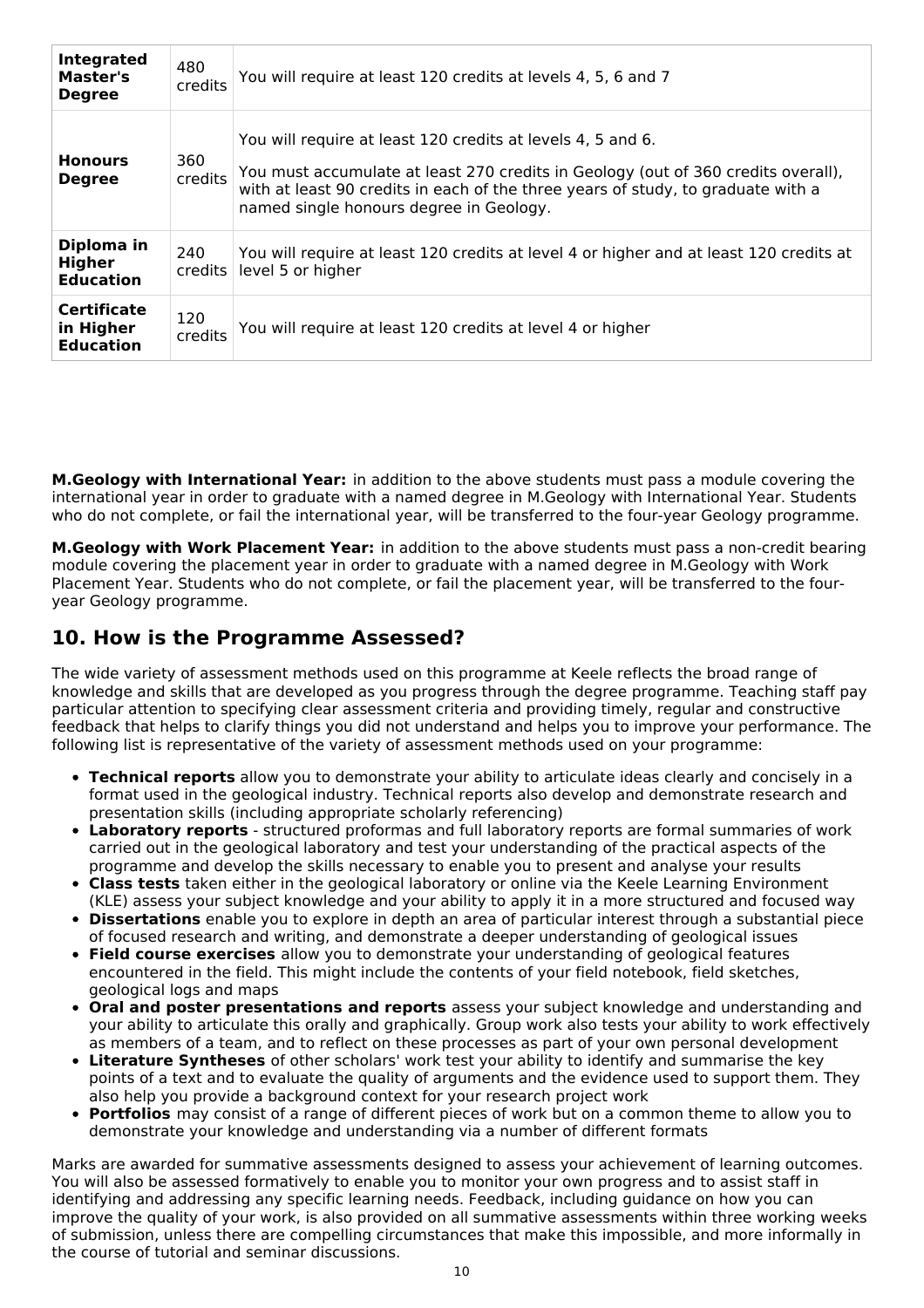## **11. Contact Time and Expected Workload**

This estimation of contact time is intended to provide you with an indication of the type of activity you are likely to undertake during this programme. The data is compiled based on module choices and learning patterns of students on similar programmes in previous years. Every effort is made to ensure this data is a realistic representation of what you are likely to experience, but changes to programmes, teaching methods and assessment methods mean this data is representative and not specific.

Undergraduate courses at Keele contain an element of module choice; therefore, individual students will experience a different mix of contact time and assessment types dependent upon their own individual choice of modules. The figures below are an example of activities that a student may expect on your chosen course by year stage of study. Contact time includes scheduled activities such as: lecture, seminar, tutorial, project supervision, demonstration, practical classes and labs, supervised time in labs/workshop, fieldwork and external visits. The figures are based on 1,200 hours of student effort each year for full-time students.

### **Activity**

|                     | <b>Scheduled learning and teaching</b><br>activities | <b>Guided independent</b><br><b>Study</b> | <b>Placements</b> |
|---------------------|------------------------------------------------------|-------------------------------------------|-------------------|
| Year 1 (Level<br>4) | 34%                                                  | 66%                                       | 0%                |
| Year 2 (Level<br>5) | 34%                                                  | 66%                                       | 0%                |
| Year 3 (Level<br>6) | 30%                                                  | 60%                                       | 0%                |
| Year 4 (Level<br>7) | 26%                                                  | 74%                                       | 0%                |

## **12. Accreditation**

The course equivalent to M.Geology has been accredited by the Geological Society of London [www.geolsoc.org.uk,](http://www.geolsoc.org.uk/) which is the world's oldest geological society that was founded in 1807 by Royal Charter and is the UK national society for geoscience. It exists to promote the geosciences and the professional interests of UK geoscientists. The main aim of the accreditation scheme is to ensure that geology degree courses are underpinned by well-maintained internal standards that satisfy the academic requirements of Fellowship of the Society and Chartered Geologist status.

If you successfully complete an accredited degree course will normally qualify for admission to Fellowship of the Society and for the award of Chartered Geologist status after a specified period of professional development and relevant experience.

Accreditation status for the Geology programmes was awarded in 2007, followed by successful applications for reaccreditation in 2014 and 2020.

## **13. University Regulations**

The University Regulations form the framework for learning, teaching and assessment and other aspects of the student experience. Further information about the University Regulations can be found at: <http://www.keele.ac.uk/student-agreement/>

Levels 6 and 7 of integrated master's programmes are governed by Regulation C6: [https://www.keele.ac.uk/regulations/regulation1f/](https://www.keele.ac.uk/regulations/regulationc6/)

### **Transfer options**

A student who has completed a semester abroad will not normally be eligible to transfer onto the International Year option.

It is not possible to take both the Work Placement Year and the International Year option.

**(International students only)** Due to UK Home Office Visa (UKVI) restrictions, students who enrol on an integrated master's programme are not able to transfer to an alternative programme without the change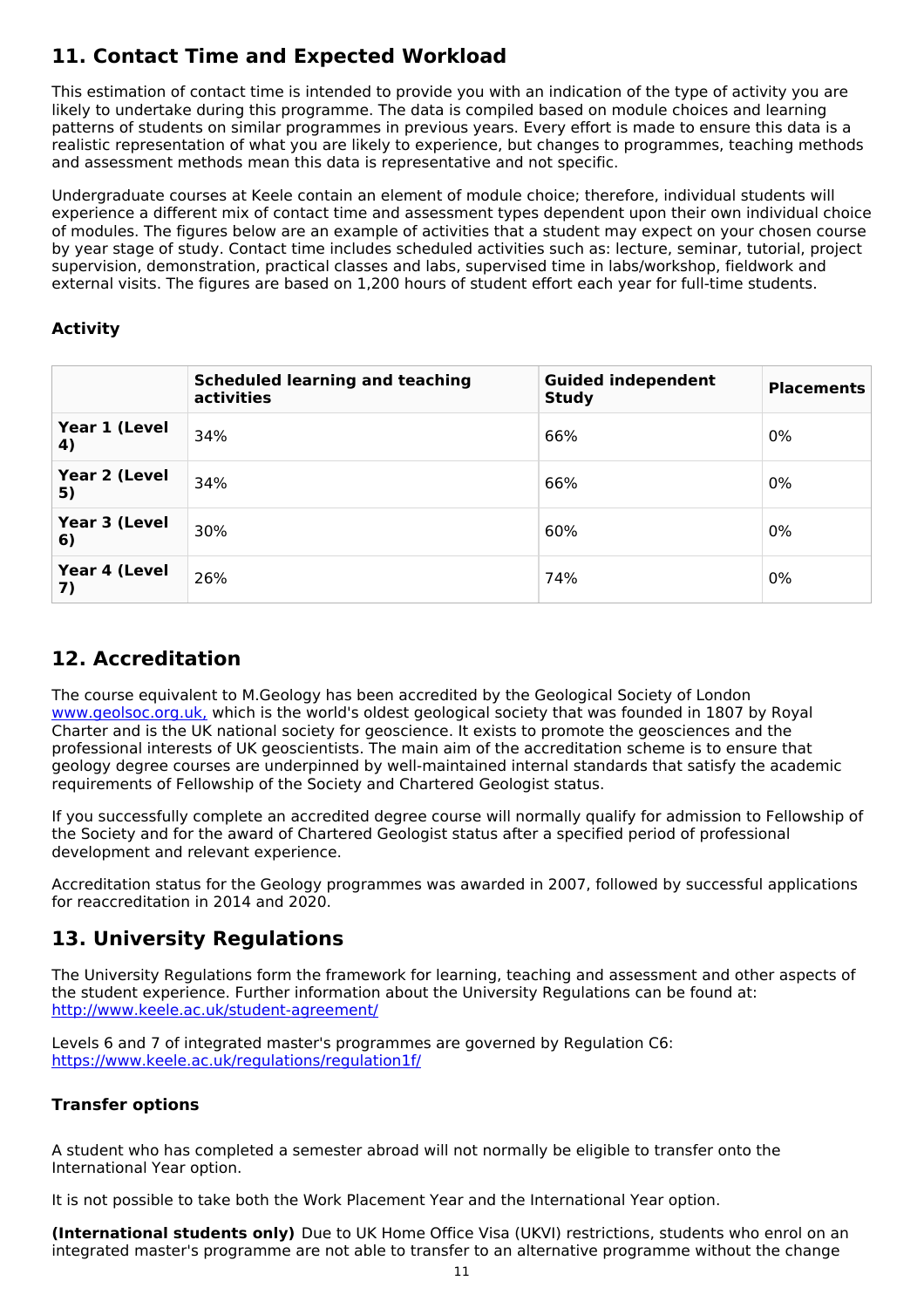meeting UKVI requirements. Where students wish to take an exit award of a Bachelor's Degree at the level 6 boards they are able to do so, but it is recommended to speak with Immigration Compliance and Support (visa@keele.ac.uk) before taking this option as this affects current and future Visa options.

All other students who are considering a course change or find themselves in circumstances where they need to change will need to speak to Immigration Compliance and Support (Student Services Centre) (visa@keele.ac.uk) first to check eligibility and review the consequences of the transfer and the timings of a new Visa application from outside the UK.

### **Accreditation**

At this time there are no additional course regulations relating to accreditation. However, should these be required by the regulating body in the future, we might have to add programme regulations to maintain our accreditation. Should this be required we will inform you of any changes at the earliest opportunity.

## **14. Other Learning Opportunities**

### **Study Abroad (International Year)**

A summary of the International Year, which is a potential option for students after completion of year 2 (Level 5), is provided in the Annex.

### **Work Experience (Work Placement Year)**

A summary of the Work Placement Year, which is a potential option for students after completion of year 2 (Level 5), is provided in the Annex.

### **Fieldwork**

Fieldwork is an essential part of a geologist's training and is intended to supplement and complement formal class teaching and develop the skills of observing and recording. It also establishes professional, social and cultural links outside the institution and develops an external dimension to the School's courses. The Geology programme includes field excursions to classic geological areas within the British Isles, as well as overseas field courses to enable students to study the evolution of fundamentally different geological regimes. Due to the combined honours structure of Keele, field courses typically have to take place at weekends or during vacation time.

## **15. Additional Costs**

### **Field Course Costs**

We offer a degree pathway where there are no additional charges to students for accommodation and travel around the field area on field courses as a core part of their programme. These costs are part of your tuition fees. At Level 5 (second year), you have the option of attending an overseas course at no additional cost (currently Almeria, southern Spain), or paying the extra cost of going on an overseas field course to a more far-afield destination above the level to which the no-cost field course is subsidised. At Level 6 (third year), you have the option of attending a field course to a UK destination (currently Mull, western Scotland) at no additional cost, or paying the extra cost of going to an overseas destination above the level to which the UK field course is subsidised. The potential additional cost is indicated at the start of the year, with details posted on student notice boards to enable you to make an informed decision on the choices available. In order to help you manage their field course costs, the payments are also spread over the course of the academic year, normally January, March and May. The first instalment is non-refundable due to the need to pre-book accommodation, flights, etc. in advance.

Students are expected to have adequate clothing for field trips including waterproofs and stout shoes. Some field courses are fully or partly catered for, others are self-catered and students are expected to purchase their own food.

All students undertake an independent project which may include fieldwork that is carried out during the summer vacation between Levels 5 and 6 (years 2 and 3). In addition, the Level 7 (Year 4) research project may include fieldwork. Students are responsible for organising their own transport and accommodation as well as paying any costs incurred. These costs are extremely variable and not forecastable as they are dependent on where the student carries out their project. Costs are minimal if the project work is undertaken in the student's local home area.

#### **Work Placement Costs**

Students undertaking the work placement year will be responsible for organising their own work placement, with the support of the module tutors. This allows students to choose when and where to carry out their work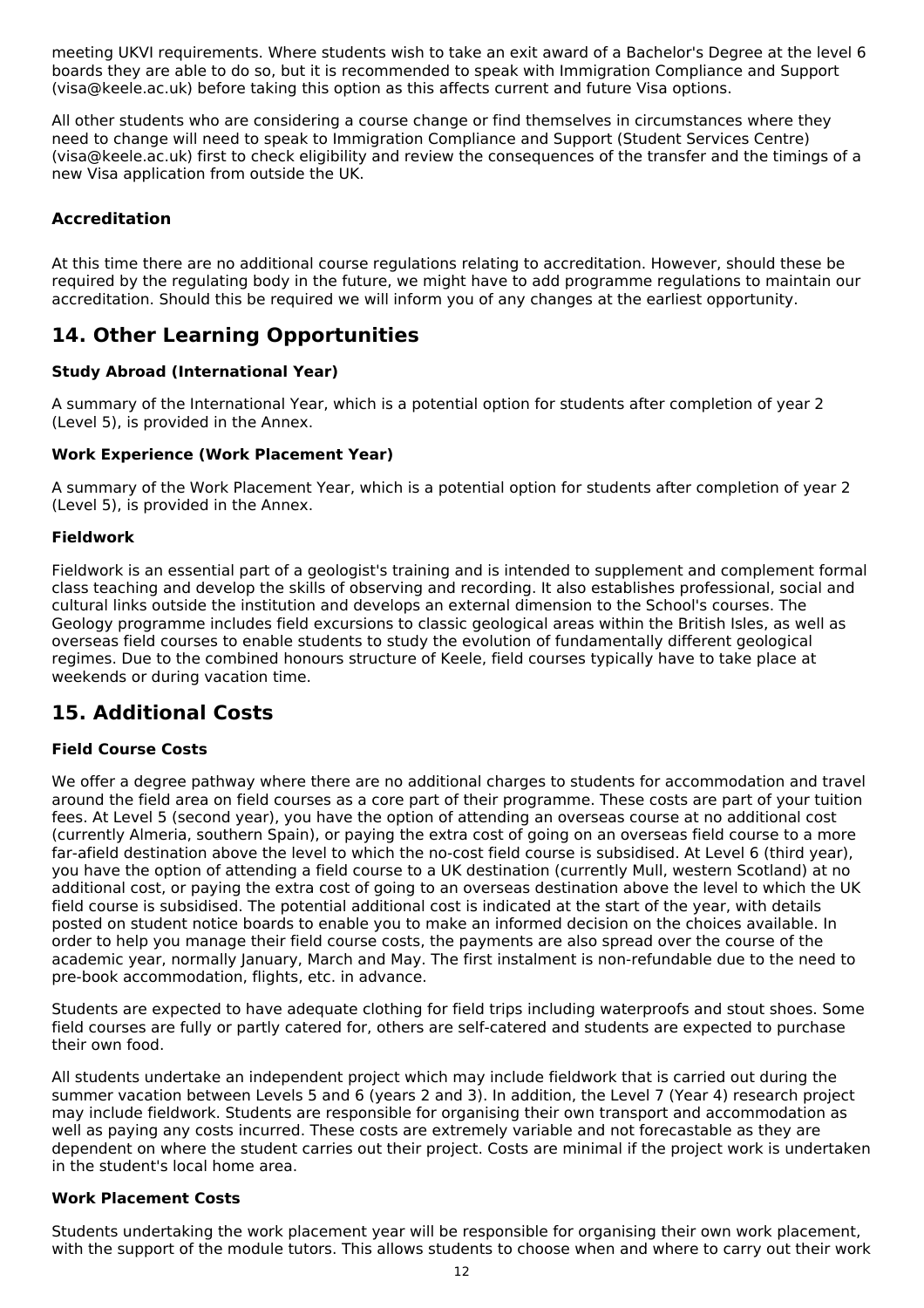placement, taking into consideration the potential living and travel expenses incurred and the effect on other times available to earn money. Students are encouraged to consider the potential costs incurred in carrying out the work placements at the time of setting these up.

IMPORTANT: Costs are only for indicative purposes and correct at the time of printing. Costs are dependent on the options chosen by students and susceptible to changes in the number of students taking field courses and changes in external factors such as flight and accommodation costs outside the University's control. In addition, we reserve the right to change the venues of field courses due to cost, academic and health and safety considerations.

| <b>Activity</b>                                                                                                                                                                             | <b>Estimated Cost</b>                        |
|---------------------------------------------------------------------------------------------------------------------------------------------------------------------------------------------|----------------------------------------------|
| Residential Field courses                                                                                                                                                                   | $f0$ on 'no cost'<br>pathway                 |
| Equipment: Hard hat, high visibility tabard, safety glasses provided at no additional<br>cost. Stout outdoor shoes / walking boots and waterproof clothing are essential                    | Up to £150 if<br>require outdoor<br>clothing |
| <b>Total estimated additional costs</b><br>Depends on field course chosen and if have to purchase outdoor clothing.<br>Variable additional costs depending on optional field course choices | Up to £150 on 'no<br>cost' pathway           |

These costs have been forecast by the University as accurately as possible but may be subject to change as a result of factors outside of our control (for example, increase in costs for external services). Forecast costs are reviewed on an annual basis to ensure they remain representative.

There will be additional costs for inter-library loans and potential overdue library fines, printing, photocopying and graduation. We do not anticipate any further costs for this programme.

## **16. Annex - International Year**

### **M.Geology with International Year**

### **International Year Programme**

Students registered for M.Geology may either be admitted for or apply to transfer during their period of study at Level 5 to the 'M.Geology with International Year'. Students accepted onto this programme will have an extra year of study (the International Year) at an international partner institution after they have completed Year 2 (Level 5) at Keele.

Students who successfully complete both the second year (Level 5) and the International Year will be permitted to progress to Level 6. Students who fail to satisfy the examiners in respect of the International Year will normally revert to the M.Geology programme without the International Year and progress to Level 6 on that basis. The failure will be recorded on the student's final transcript.

Study at Level 4, Level 5 and Level 6 will be as per the main body of this document. The additional detail contained in this annex will pertain solely to students registered for 'M.Geology with International Year'.

### **International Year Programme Aims**

In addition to the programme aims specified in the main body of this document, the international year programme of study aims to provide students with:

- 1. Personal development as a student and a researcher with an appreciation of the international dimension of their subject
- 2. Experience of a different culture, academically, professionally and socially

#### **Entry Requirements for the International Year**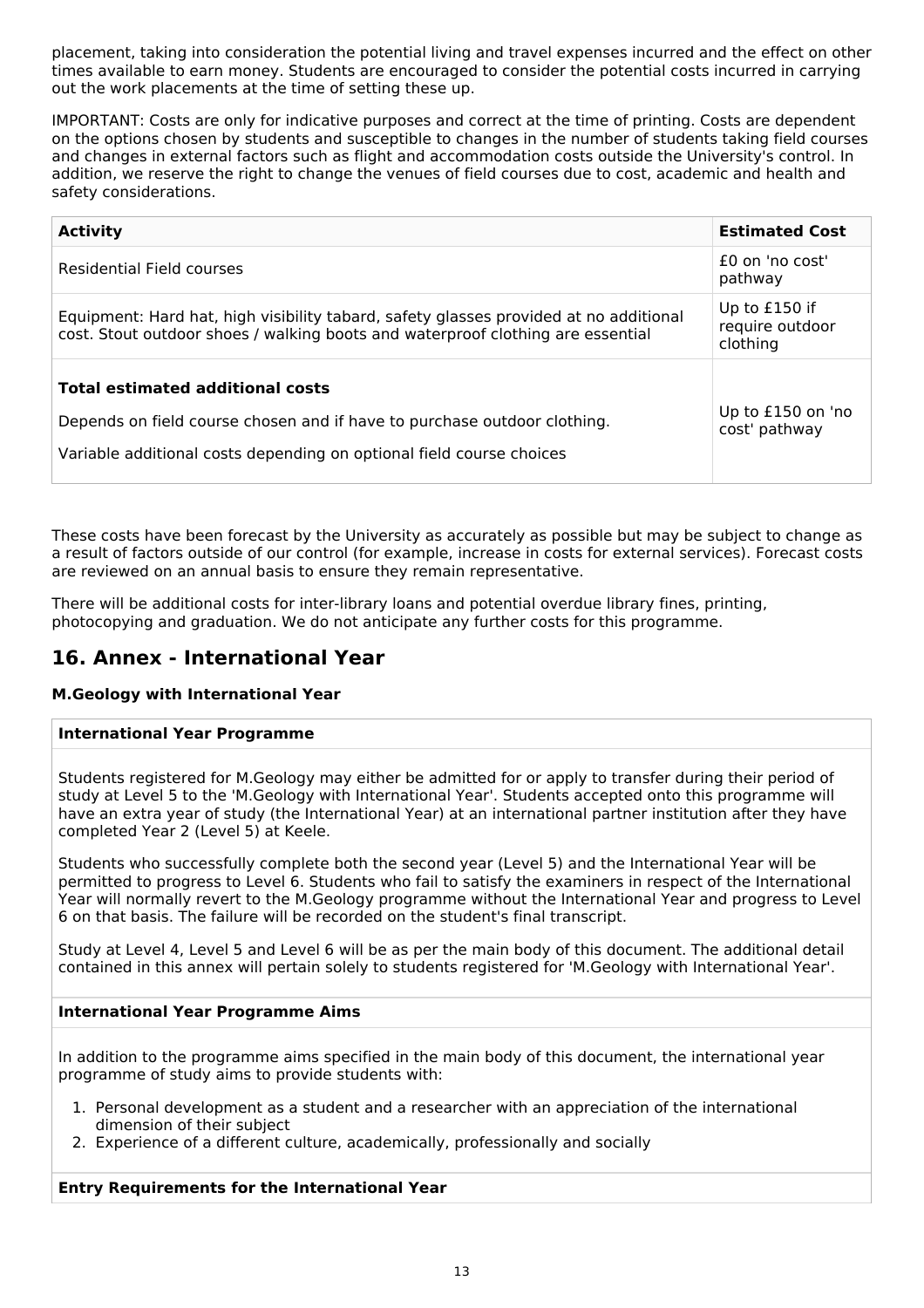Students may apply during Level 5. Admission to the International Year is subject to successful application, interview and references from appropriate staff.

The criteria to be applied are:

- Academic Performance (an average of 55% across all modules at Level 5 is required. Students with up to 15 credits of re-assessment who meet the 55% requirement may progress to the International Year. Where no Semester 1 marks have been awarded performance in 1st year marks and ongoing 2nd year assessments are taken into account)
- General Aptitude (to be demonstrated by application for study abroad, interview during the 2nd semester of year 2 (Level 5), and by recommendation of the student's personal tutor, 1st and 2nd year tutors and programme director)

Students may not register for both an International Year and a Placement Year.

#### **Student Support**

Students will be supported whilst on the International Year via the following methods:

- Phone or Skype conversations with Study Abroad tutor, in line with recommended Personal Tutoring meeting points.
- Support from the University's Global Education Team

#### **Learning Outcomes**

In addition to the learning outcomes specified in the main text of the Programme Specification, students who complete a Keele undergraduate programme with International Year will be able to:

- 1. Describe, discuss and reflect upon the cultural and international differences and similarities of different learning environments
- 2. Discuss the benefits and challenges of global citizenship and internationalisation
- 3. Explain how their perspective on their academic discipline has been influenced by locating it within an international setting.
- 4. Design, plan and critically evaluate a practical investigation within the geology, record relevant information accurately and systematically and be able to reflect upon the data in a critical manner.
- 5. Integrate, apply and develop fundamental geology principles to describe and explain phenomena and solve problems in the context of selected topics within geology.

These learning outcomes will all be assessed by the submission of a satisfactory individual learning agreement, the successful completion of assessments at the partner institution and the submission of the reflective portfolio element of the international year module.

#### **Regulations**

Students registered for the International Year are subject to the programme-specific regulations (if any) and the University regulations. In addition, during the International Year, the following regulations will apply:

Students undertaking the International Year must complete 120 credits, which must comprise at least 40% in the student's discipline area.

This may impact on your choice of modules to study, for example you will have to choose certain modules to ensure you have the discipline specific credits required.

Students are barred from studying any module with significant overlap to the Level 6 modules they will study on their return. Significant overlap with Level 5 modules previously studied should also be avoided.

#### **Additional costs for the International Year**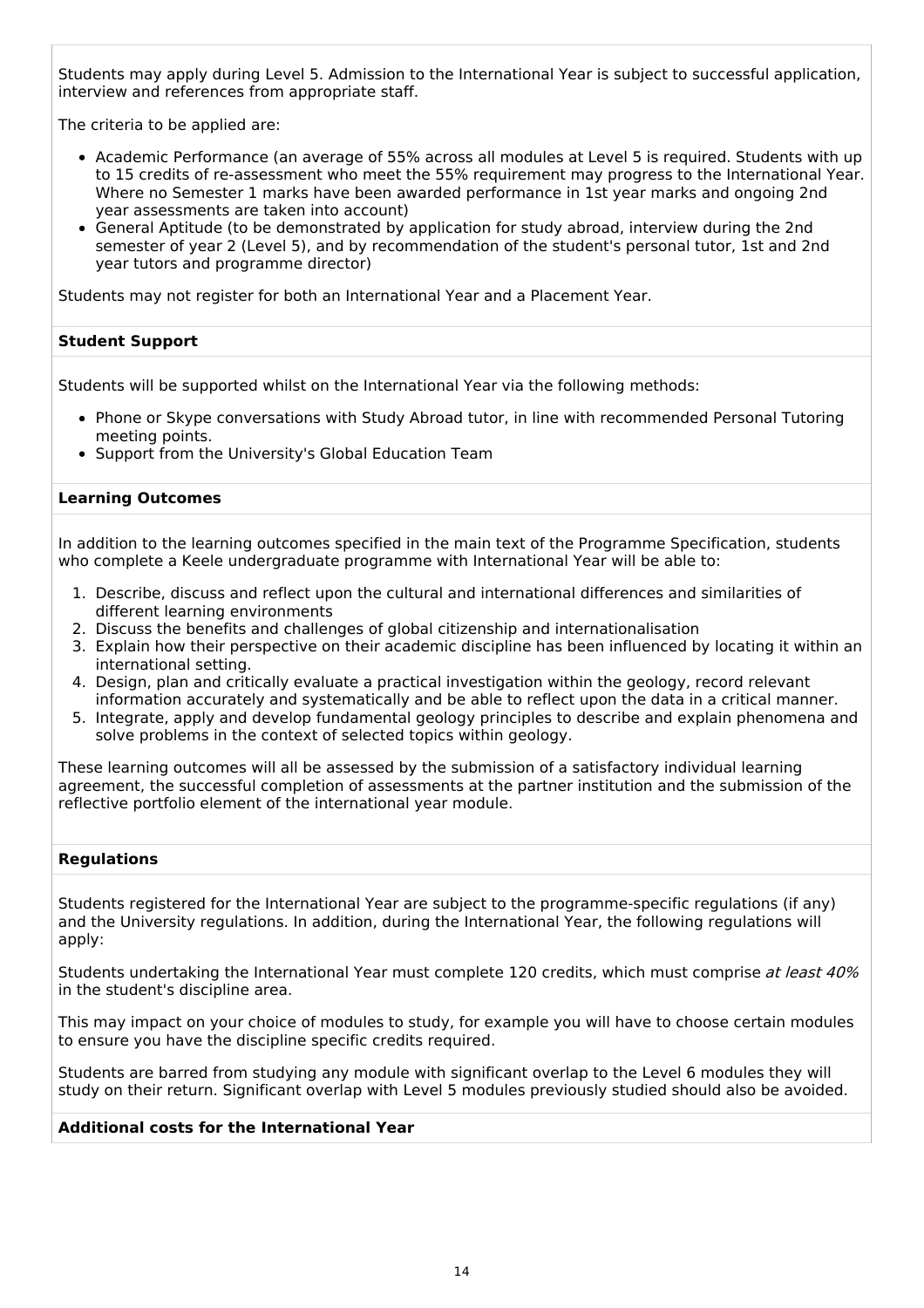Tuition fees for students on the International Year will be charged at 15% of the annual tuition fees for that year of study, as set out in Section 1. The International Year can be included in your Student Finance allocation, to find out more about your personal eligibility see: [www.gov.uk](http://www.gov.uk/)

Students will have to bear the costs of travelling to and from their destination university, accommodation, food and personal costs. Depending on the destination they are studying at additional costs may include visas, study permits, residence permits, and compulsory health checks. Students should expect the total costs of studying abroad be greater than if they study in the UK, information is made available from the Global Education Team throughout the process, as costs will vary depending on destination.

Students who meet external eligibility criteria may be eligible for grants as part of this programme. Students studying outside of this programme may be eligible income dependent bursaries at Keele.

Students travel on a comprehensive Keele University insurance plan, for which there are currently no additional charges. Some Governments and/or universities require additional compulsory health coverage plans; costs for this will be advised during the application process.

## **17. Annex - Work Placement Year**

#### **M.Geology with Work Placement Year**

#### **Work Placement Year summary**

Students registered for M.Geology may either be admitted for or apply to transfer during their studies to the 'M.Geology with Work Placement Year'. Students accepted onto this programme will have an extra year of study (the Work Placement Year) with a relevant placement provider after they have completed Year 2 (Level 5) at Keele.

Students who successfully complete both the second year (Level 5) and the Work Placement Year will be permitted to progress to Level 6. Students who fail to satisfactorily complete the Work Placement Year will normally revert to the 4-year M.Geology programme and progress to Level 6 on that basis. The failure will be recorded on the student's final transcript.

Study at Level 4, Level 5, Level 6 and Level 7 will be as per the main body of this document. The additional detail contained in this annex will pertain solely to students registered for 'M.Geology with Work Placement Year'.

#### **Work Placement Year Programme Aims**

In addition to the programme aims specified in the main body of this document, the Work Placement Year aims to provide students with:

1. the opportunity to carry out a long-term work-based learning experience in the geological sector

2. enhanced employability skills training

#### **Entry Requirements for the Work Placement Year**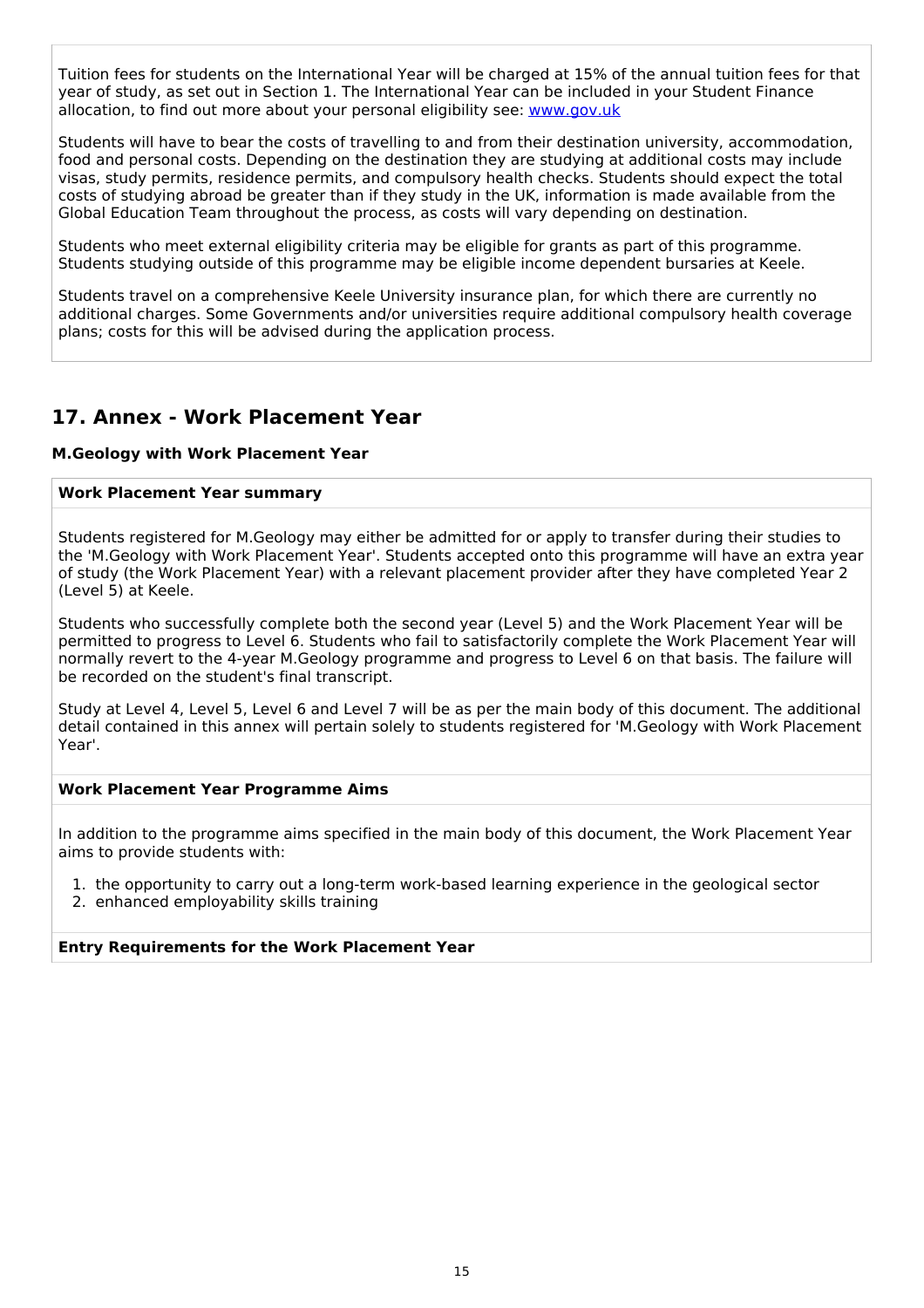Admission to the Work Placement Year is subject to successful application, interview and references from appropriate staff. Students have the opportunity to apply directly for the 'with work placement year' degree programme, or to transfer onto the programme at the end of Year-1 and in Year-2 at the end of Semester 1. Students who are initially registered for the 5-year degree programme may transfer onto the 4-year degree programme at any point in time, prior to undertaking the year-long work placement. Students who fail to pass the work placement year, and those who fail to meet the minimum requirements of the work placement year module (minimum 30 weeks full time (1,050 hours), or equivalent, work placement), will be automatically transferred onto the 4-year degree programme.

The criteria to be applied are:

- A good University attendance record and be in 'good academic standing'.
- Passed all Year-1 and Year-2 Semester 1 modules with an overall module average of  $> 60\%$
- General Aptitude (to be demonstrated by application(s) to relevant placement providers with prior agreement from the Programme Lead, interview during the 2nd semester of year 2 (Level 5), and by recommendation of the student's personal tutor, 1st and 2nd year tutors and Programme Lead)
- Students undertaking work placements will be expected to complete a Health and Safety checklist prior to commencing their work experience and will be required to satisfy the Health and Safety regulations of the company or organisation at which they are based.
- (International students only) Due to visa requirements, it is not possible for international students who require a Tier 4 Visa to apply for direct entry onto the 5-year with Work Placement Year degree programme. Students wishing to transfer onto this programme should discuss this with student support, the academic tutor for the work placement year, and the Programme Lead. Students should be aware that there are visa implications for this transfer, and it is the student's responsibility to complete any and all necessary processes to be eligible for this programme. There may be additional costs, including applying for a new Visa from outside of the UK for international students associated with a transfer to the work placement programme.

Students may not register for both an International Year and a Work Placement Year.

### **Student Support**

Students will be supported whilst on the Work Placement Year via the following methods:

- Regular contact between the student and a named member of staff who will be assigned to the student as their University supervisor. The University supervisor will be in regular contact with the student throughout the year, and be on hand to provide advice (pastoral or academic) and liaise with the Placement supervisor on the student's behalf if required.
- Two formal contacts with the student during the placement year: the University supervisor will visit the student in their placement organization at around the 5 weeks afters placement has commenced, and then visit again (or conduct a telephone/video call tutorial) at around 15 weeks into the placement.
- Weekly supervision sessions will take place with the placement supervisor (or his/her nominee) throughout the duration of the placement.

### **Learning Outcomes**

In addition to the learning outcomes specified in the main text of the Programme Specification, students who complete the 'with Work Placement Year' option will be able to:

- 1. critically evaluate their learning from the work placement
- 2. explain how the professional environmental sector operates and what skills are needed to develop their career
- 3. apply academic theory learnt as part of the taught degree to real situations in the work place
- 4. evaluate their own employability skills (via a SWOT Analysis) and create Intended Learning Outcomes for their placement in order to develop the skills areas which they have identified as being weak or needing further enhancement
- 5. develop, through practice in the work place, the work-related skills identified through their SWOT analysis and Intended Learning Outcomes

These learning outcomes will be assessed through the non-credit bearing Work Placement Year (Geology) module (ESC-30052) which involves:

- 1. Mid-Placement Portfolio (SWOT analysis & Action Plan + Evaluation by Host) [30%]
- 2. Final Placement Portfolio (Reflective Diary + Evaluation by Host) [70%]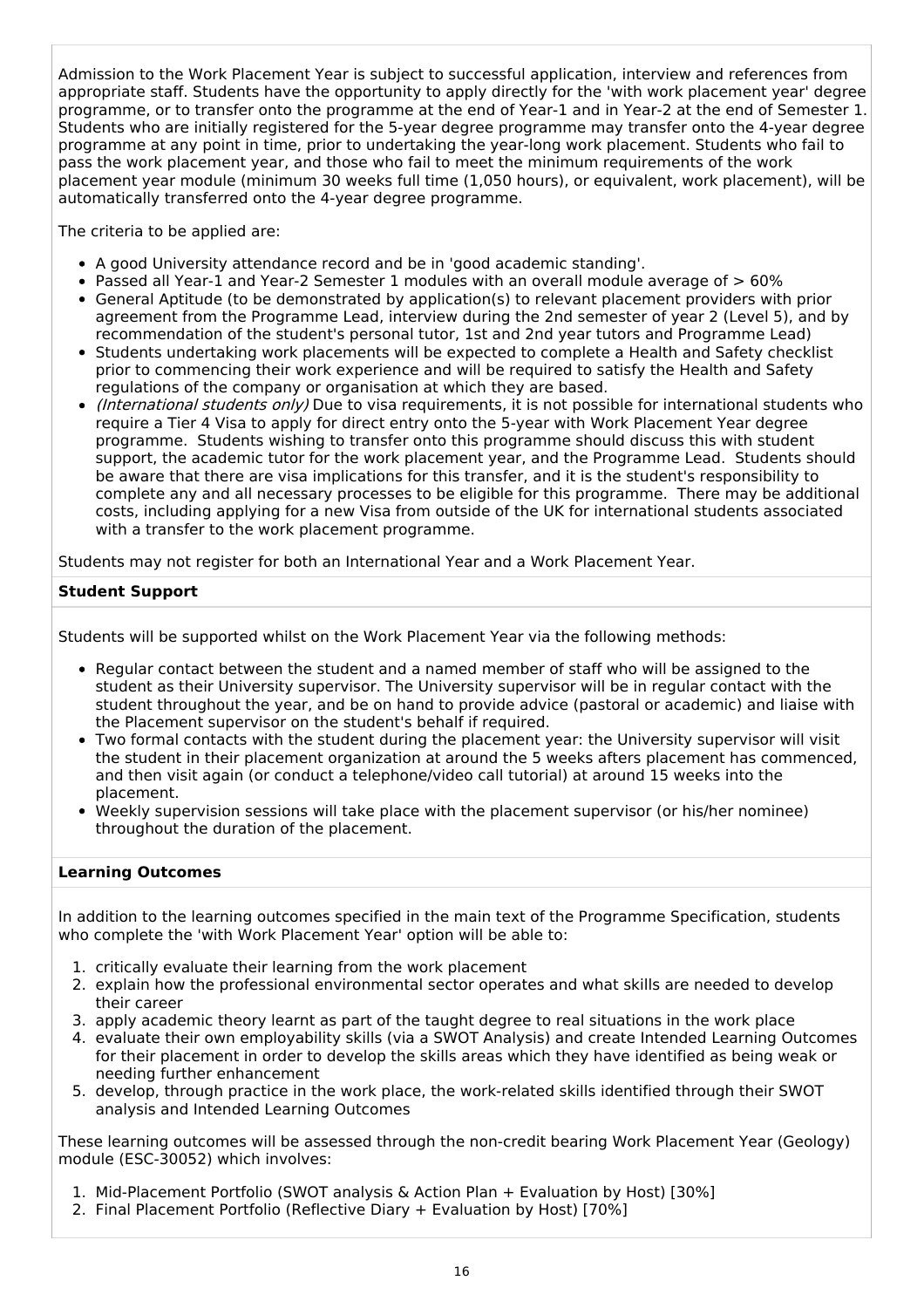### **Regulations**

Students registered for the 'with Work Placement Year' option are subject to programme-specific regulations (if any) and the University regulations. In addition, during the Work Placement Year, the following regulations will apply:

- Students undertaking the Work Placement Year must successfully complete the zero-credit rated 'Work Placement Year (Geology)' module (ESC-30052)
- In order to ensure a high quality placement experience, each placement agency will sign up to a placement contract (analogous to a service level agreement).
- Once a student has been accepted by a placement organisation, the student will make a preplacement visit and a member of staff identified within the placement contract will be assigned as the placement supervisor. The placement supervisor will be responsible for ensuring that the placement experience meets the agreed contract agreed with the University.
- The placement student will also sign up an agreement outlining his/her responsibilities in relation to the requirements of each organisation.
- If a student chooses to start their work placement prior to the September of their placement year, then the student must ensure that they negotiate time off to attend any relevant field courses and fieldwork. Failure to attend field-courses or undertake fieldwork due to a work placement position will not be considered as exceptional circumstances.

Students will be expected to behave professionally in terms of:

(i) conforming to the work practices of the organisation; and

(ii) remembering that they are representatives of the University and their actions will reflect on the School and have an impact on that organisation's willingness (or otherwise) to remain engaged with the placement.

#### **Additional costs for the Work Placement Year**

Tuition fees for students on the Work Placement Year will be charged at 20% of the annual tuition fees for that year of study, as set out in Section 1. The Work Placement Year can be included in your Student Finance allocation; to find out more about your personal eligibility see: [www.gov.uk](http://www.gov.uk/)

Students will have to bear the costs of travelling to and from their placement provider, accommodation, food and personal costs. Depending on the placement provider additional costs may include parking permits, travel and transport, suitable clothing, DBS checks, and compulsory health checks.

A small stipend may be available to students from the placement provider during the placement but this will need to be explored on a placement-by-placement basis as some organisations, such as charities, may not have any extra money available. Students should budget with the assumption that their placement will be unpaid.

Eligibility for student finance will depend on the type of placement and whether it is paid or not. If it is paid, this is likely to affect student finance eligibility, however if it is voluntary and therefore unpaid, should not affect student finance eligibility. Students are required to confirm eligibility with their student finance provider.

International students who require a Tier 4 visa should check with the Immigration Compliance team prior to commencing any type of paid placement to ensure that they are not contravening their visa requirements.

## **Version History**

### **This document**

**Date Approved:** 28 March 2022

### **What's Changed**

- Removal of ESC-40019 Water Resources and ESC-30029 Water Resources